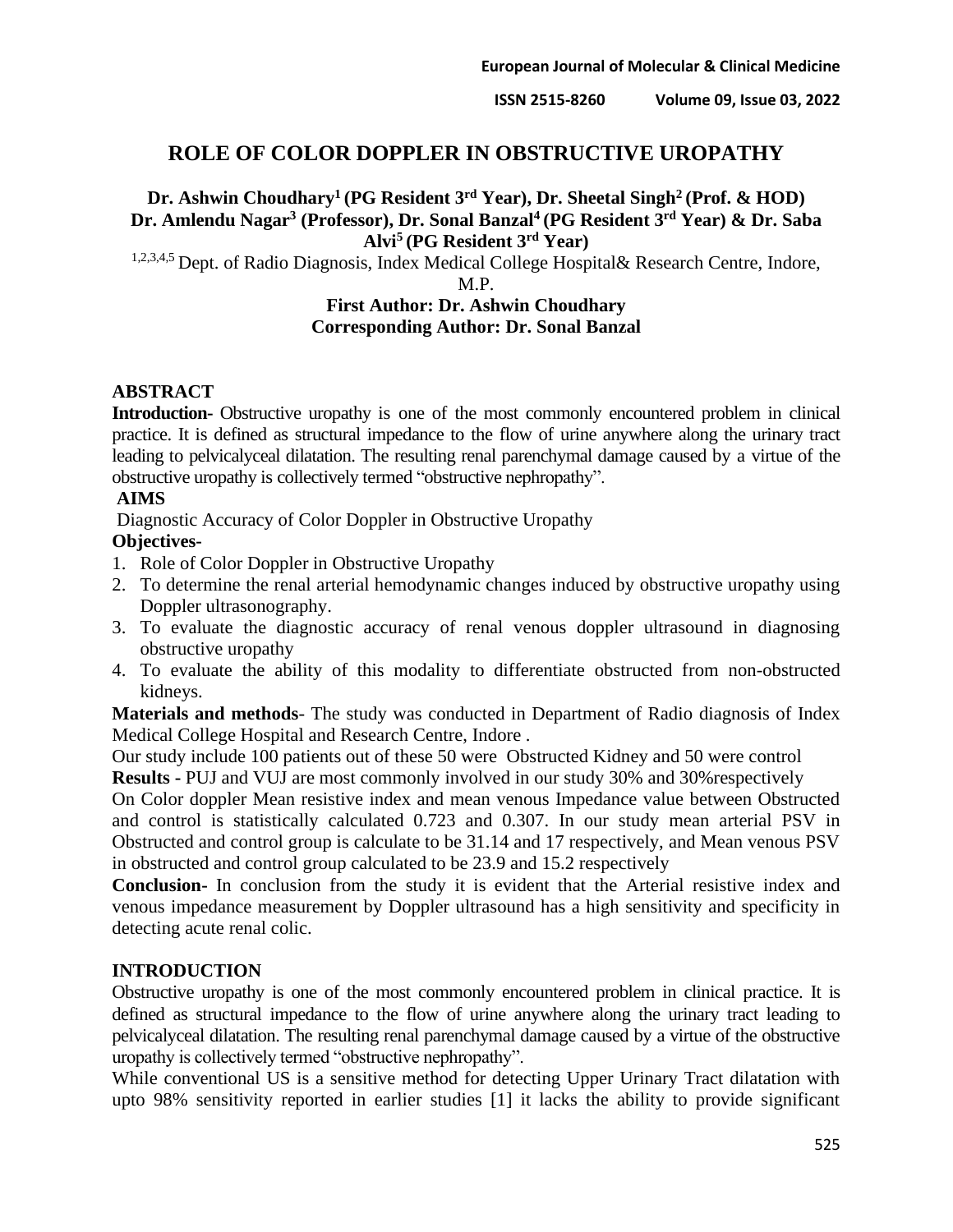#### **ISSN 2515-8260 Volume 09, Issue 03, 2022**

physiological data on renal status and, hence cannot specifically assess the cause of obstructive dilatation [1]

Urinary tractobstructionis common cause of acute and chronic renal failure which can be easily diagnosed and evaluated based on Ultrasound. Elevation of intraluminal ureteral pressure can be

due to obstruction of the urinary tract, this can lead to increase in the hydrostatic pressure and get transmitted directly to nephron tubules [2] .

An external renal pelvis is another non obstructive dilatation of the pelvis and can be regarded as a normal physiological and anatomical variant. The intrarenal collecting system is normal in this situation.

The Grading system for Hydronephros is are divided in to IV Grades [15] -

1. Grade I (Mild) - little Blunting of calyceal fornices

2. Grade II (Moderate)- Blunting and enlargement of calyceal fornices but easily seen shadow of papillae.

3. Grade III (severe)– Rounding of calices with obliteration of papillae

4. Grade IV (Very severe) – Extreme calyceal ballooning

The Arterial Resistive index is a calculated flow parameter in ultrasound, derived from the maximum, minimum, and mean Doppler frequency shifts during a defined cardiac cycle. Along with the Pulsatility index, it is typically used to assess the resistance in a pulsatile vascular system.

The Venous impedance, is calculated by the value of the peak flow signal and diastolic flow . As Vein narrows there is slow flow with loss of Phasicity , PSV increases and Venous Impedance decrease.

The advantages of using Ultrasound imaging include its mobility, low cost, and no need for contrast media as well as the ability to detect fluid collection which result from obstruction. Other imaging techniques, such as IVU and radioisotope scans can also be used as complementary tools for diagnosis however, cannot replace the gold standard test which is Ultrasound.

**Grey–scale Ultrasound** are sensitive detectors of Hydronephrosis but differentiation of obstructed and non obstructed Kidney cannot always be made on such investigations and would require the use of a Color doppler scan.

Here **Color Doppler** may have an important role in differentiating Obstructed Kidney from Non Obstructed Kidney. Obstructive uropathy is usually associated with dilatation of urinary tract proximal to site of obstruction .However not all dilatation is obstructive in nature . The purpose of my study is also to properly evaluate the ability of this modality in order to distinguish between the obstructed kidneys from non-obstructed onesis also crucial when treatment is required particularly in children in whom needless urgery may be avoided. (fig 7,8)

In my study we have evaluated the role of color doppler in the appropriate and correct detection of obstructive uropathy

# **AIM**

Diagnostic Accuracy of colour doppler in Obstructive Uropathy

# **OBJECTIVES**

1. Role of color doppler in Obstructive uropathy

2. To determine the renal arterial hemodynamic changes induced by obstructive uropathy using Doppler ultrasonography.

3. To evaluate the diagnostic accuracy of renal venous doppler ultrasound in diagnosing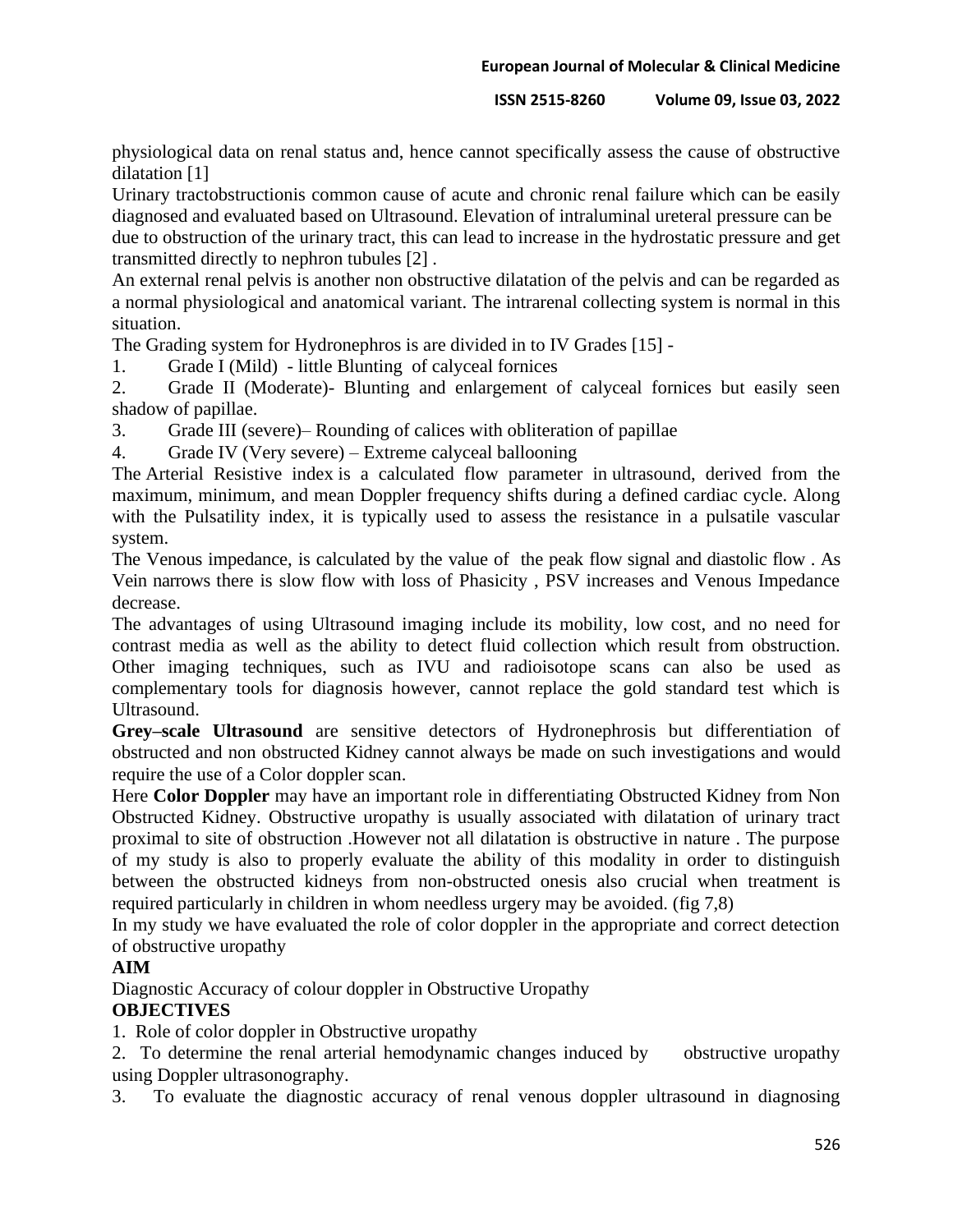obstructive uropathy

4. To evaluate the ability of this modality to differentiate obstructed from non-obstructed kidneys.

### **MATERIALANDMETHODS:**

The study was conducted in Department of Radio diagnosis of Index Medical College Hospital and Research Centre, Indore. Duration of study was January-2020 to August-2021

Our study include100 patients out of these 50 were Obstructed Kidney and 50 were control .These study population were predominately males, constituting 70 males and 30 were females. The patients were in the age group of around 14 to 72 years and the mean age of 100 study population was calculated to be 35.86 +- 11 year.

Once patient having clinical details like abdomen pain, burning micturition, haematuria sonography was performed with the unaware of which kidney had the obstruction and size and site of obstruction noted. The 50 patients without evidence of renal disease served as a control group. This group consisted of 35 men and 15 women whose mean age, like that of the test group, was  $50 \pm 13$  years (age range, 23–66 years).

Color Doppler ultrasound of the interlobar arteries and veins of both kidneys was performed, with arterial resistive index as well as the impedance indexes is calculated .The mean and standard deviations were calculated for each of the variables measured, and the differences between the obstructed and unobstructed kidneys were tested using a Chi-square test and paired t test. Informed consent was obtained from each patient in our study, and the protocol conformed to the ethics committee guidelines.

The Degree of pyelocaliectas is was assessed in each kidney on the grey scale images. Pelvicalyceal obstruction was graded as absent, mild, moderate, severe and very severe. At least five Color Doppler spectra were obtained from more than three regions in each kidney. Doppler signals were obtained from the arcuatearteries and vein at the corticomedullary junction, inter lobararteries and veins along the border of medullary pyramids or both. Optimal calibration of the settings on the Ultrasound deviceis reliable readings, including setting the lowest possible machine valve filter to detect the low velocities typical of intrarenal arteries. Of even greater importance is the use of smallest possible frequency range without aliasing (artifacts caused by blood flow velocities exceeding an upper limit defined by the frequency rate of the Color Doppler). This maneuver maximizes the deflection of the Color Doppler spectrum from baseline and fills as much of the scale as possible. This simple adjustment increases accuracy by producing a large spectrum, minimizing the relative error of measurement when positioning the cursor or placing the calipers.

Actual Arterial resistive index and Venous impedance calculations may be done using the integrated software of the ultrasound unit or by hand measurements of hard copy using calipers.

USis performed to the patients in supine or in the lateral recumbent position, allowing kidney visualization via the anterior or lateral ransumbar approach. Most DU examinations may be completed in10-20mts with the patient's movement and inability to suspend respiration as the main reasons cited in most studies as the cause of more protracted examinations.

For consistent results and with the aim of minimizing physiological variability it has been advocated that patients should be examined after30 minute of rest while supine and under similar ambient conditions. Physiological investigations that have demonstrated post prandialrenal blood flow changes may even warrant that examinations should be performed in the fastings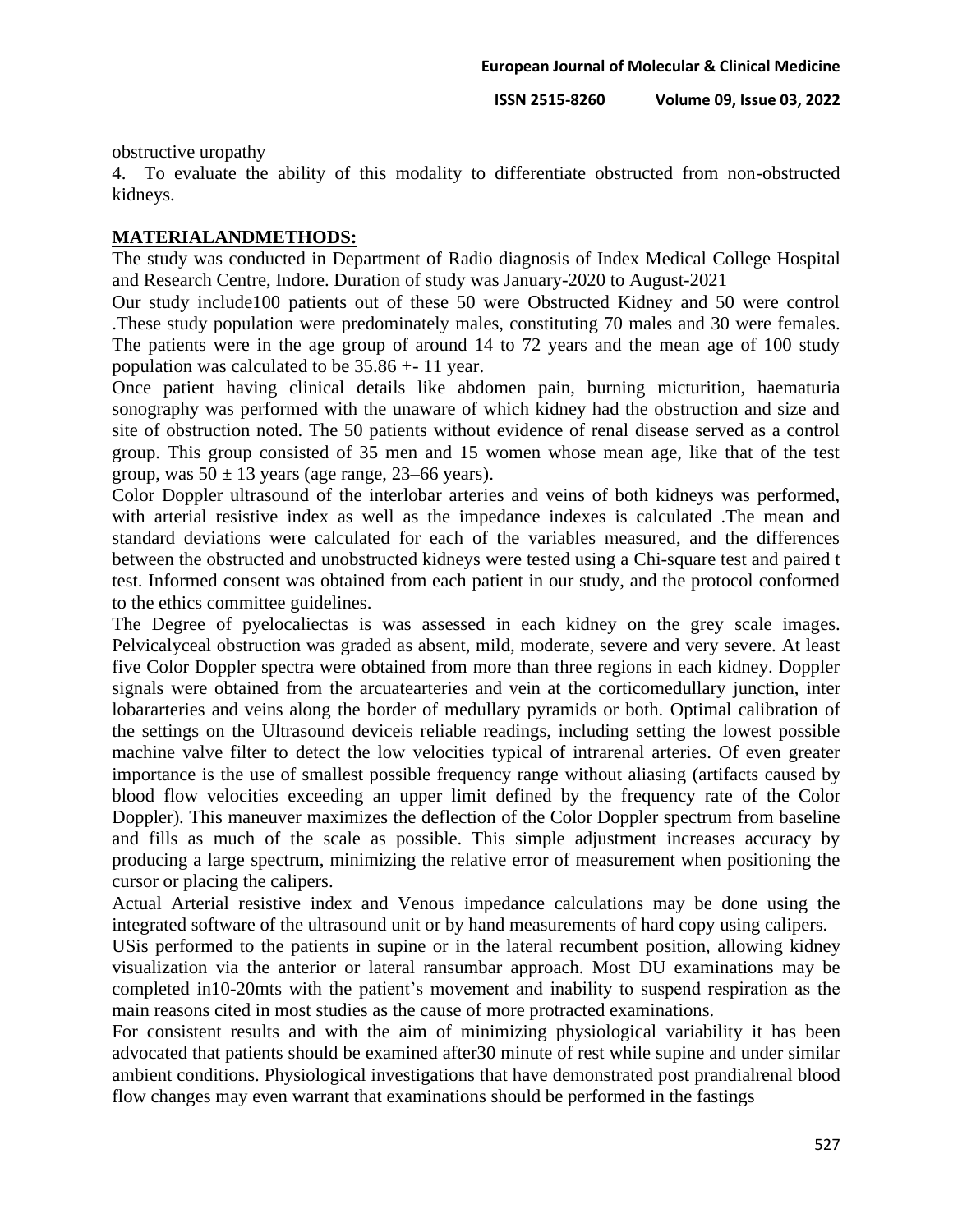The three parameters were obtained in both inter lobar arteries and veins in obstructed and nonobstructed kidneys.

- 1. Arterial resistive index .
- 2. Venous Impedance

3. PSV

The Arterial resistive index was calculated using the formula:

RI = peaksystolicvelocity–enddiastolicvelocity/

peaksystolicvelocity

### **RESULTS:**

The study was conducted in Department of Radio diagnosis of Index Medical College Hospital and Research Centre, Indore (MP). Duration of study was January-2020 to August-2021

Our study include100 patients out of these 50 were Obstructed Kidney and 50 were control .These study population were predominately males, constituting70 males and 30 were females. The patients were in the age group of around 14 to 72 years and the mean age of 100 study population was calculated to be  $35.86 + 11$  year (Table 1) (Bar 1)

In our study the Middle age group between 20-40 year are predominately constituting almost 60% of study population.

The mean age of obstructed patient and control group was calculated to be 32.96 and 36.76 respectively.

| AGE          | N <sub>O</sub>    | OF I | PERCENTAGE | N <sub>O</sub> | OF. | <b>PERCENTA</b> |
|--------------|-------------------|------|------------|----------------|-----|-----------------|
|              | <b>OBSTRUCTED</b> |      |            | <b>CONTROL</b> |     | <b>GE</b>       |
| $<$ 20 YEAR  |                   |      | 16%        |                |     | 4%              |
| 21-30 YEAR   | 14                |      | 28%        | 10             |     | 20%             |
| 31-40 YEAR   | 13                |      | 26%        | 23             |     | 46%             |
| 41-50 YEAR   |                   |      | 16%        |                |     | 18%             |
| $>50$ YEAR   |                   |      | 14%        | 6              |     | 12%             |
| <b>TOTAL</b> | 50                |      |            | 50             |     |                 |

**Table 1. Age group wise distribution of obstructed and control patient in our study**

| Table 2. Sex wise distribution of obstructed and control group |  |  |
|----------------------------------------------------------------|--|--|
|----------------------------------------------------------------|--|--|

| <b>TOTAL</b>   | NO OBSTRUCTED | PERCENTAGE | <b>CONTROL</b> | PERCENTAGE |
|----------------|---------------|------------|----------------|------------|
| <b>PATIENT</b> |               |            |                |            |
|                |               |            |                |            |
|                |               |            |                |            |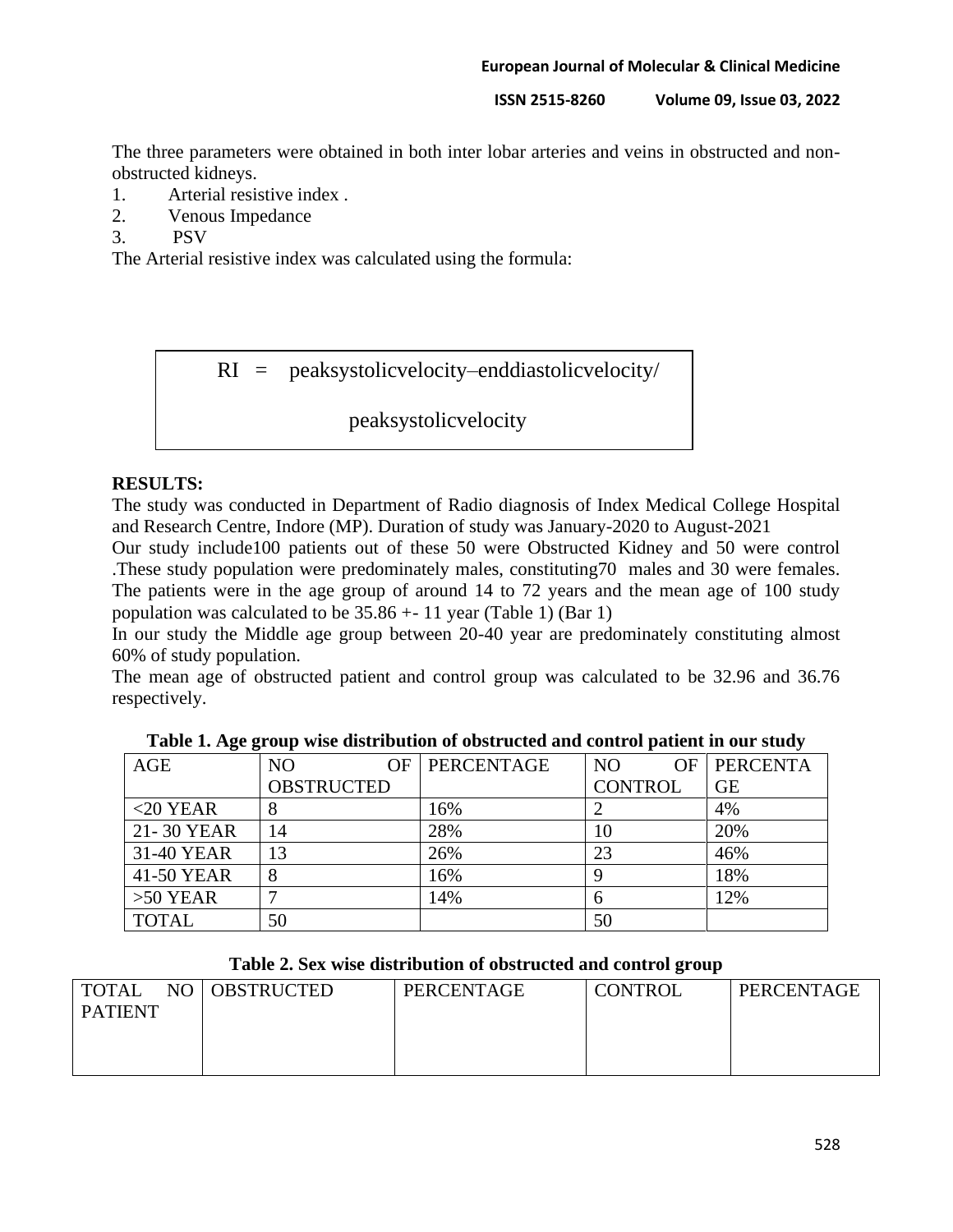| <b>MALE</b>   | 37 | 74% | 35 | 70% |
|---------------|----|-----|----|-----|
|               |    |     |    |     |
|               |    |     |    |     |
|               |    |     |    |     |
| <b>FEMALE</b> | 13 | 26% | 15 | 30% |
|               |    |     |    |     |
|               |    |     |    |     |
|               |    |     |    |     |
| <b>TOTAL</b>  | 50 |     | 50 |     |
|               |    |     |    |     |
|               |    |     |    |     |
|               |    |     |    |     |



**Bar Chart 1 : Age group wise distribution of obstructed and control patient in our study**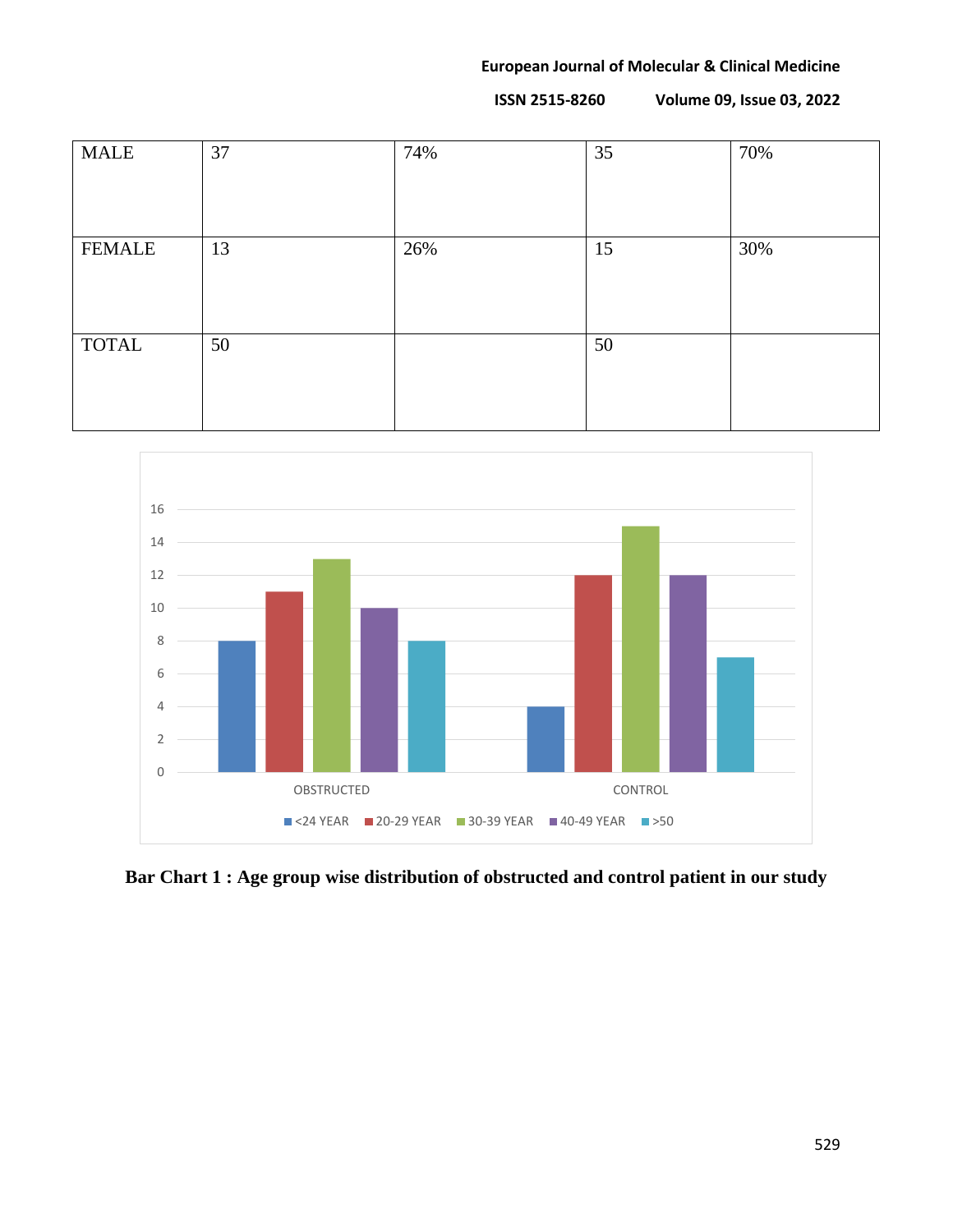**ISSN 2515-8260 Volume 09, Issue 03, 2022**



**Bar chart 2. Sex wise distribution of obstructed and control group**

In our study the overall ratio of male to female came out to be 2.33:1 and in obstructed and control group ratio is calculated to be 2.84:1and 2.33:1 respectively, with higher predominance of obstruction noted in male then female

All these patients presented to our outpatient department with acute onset abdomen pain. The duration of pain was stratified into three categories :-

- 1 Duration of pain <24 hours
- 2 Duration of pain 24-48 hours
	- 3 Duration of pain >48 hours

In our study the Duration of abdomen pain was less then 24 hours are predominately constituting 70% and more then 25 hours were 30%.(Table 3) (Bar 3)

### **Table 3 Duration of pain wise distribution in Obstructed patient**

| <b>DURATION OF PAIN</b> | <b>NO OBSTUCTED</b> | <b>PERCENTAGE</b> |
|-------------------------|---------------------|-------------------|
| $<$ 24 HOURS            | 35                  | 70%               |
| <b>24-48 HOURS</b>      | 10                  | 20%               |
| $>48$ HOURS             |                     | 10%               |
| <b>TOTAL</b>            | 50                  |                   |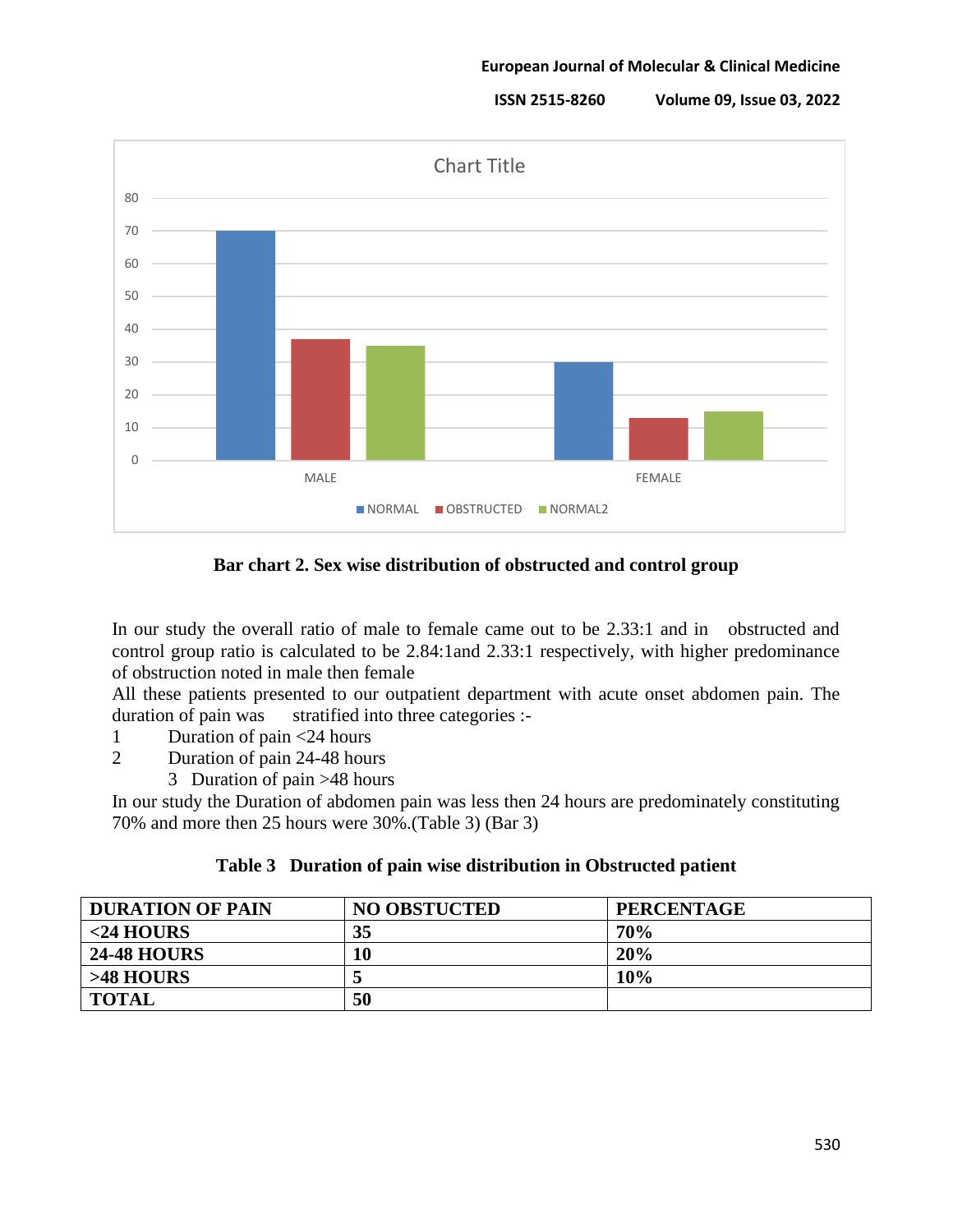

**Bar Char 3. Duration of pain wise distribution in Obstructed patient**

In our study PUJ obstruction seen in 30% , upper ureter obstruction seen in 14 %,mid ureter obstruction seen in 10%,lower ureter obstruction seen in 16% and VUJ obstruction seen in 30%. PUJ and VUJ are most commonly involved in our study 30 %and 30% respectively (Table 4) (Bar 4) (fig-1,2,3,4,5)

| <b>SITE OF OBSTRUCTION</b> | NO OBSTRUCTED | <b>PERCENTAGE</b> |
|----------------------------|---------------|-------------------|
| <b>PUJ</b>                 | 15            | 30%               |
| <b>UPPER URETER</b>        |               | 14%               |
| <b>MID URETER</b>          |               | 10%               |
| <b>LOWER URETER</b>        |               | 16%               |
| VUJ                        | .5            | 30%               |
| <b>TOTAL</b>               | 50            |                   |

|                  | Table 4. Site wise Obstruction wise distribution of Obstructed patient on B mode |
|------------------|----------------------------------------------------------------------------------|
| Ultrasonography. |                                                                                  |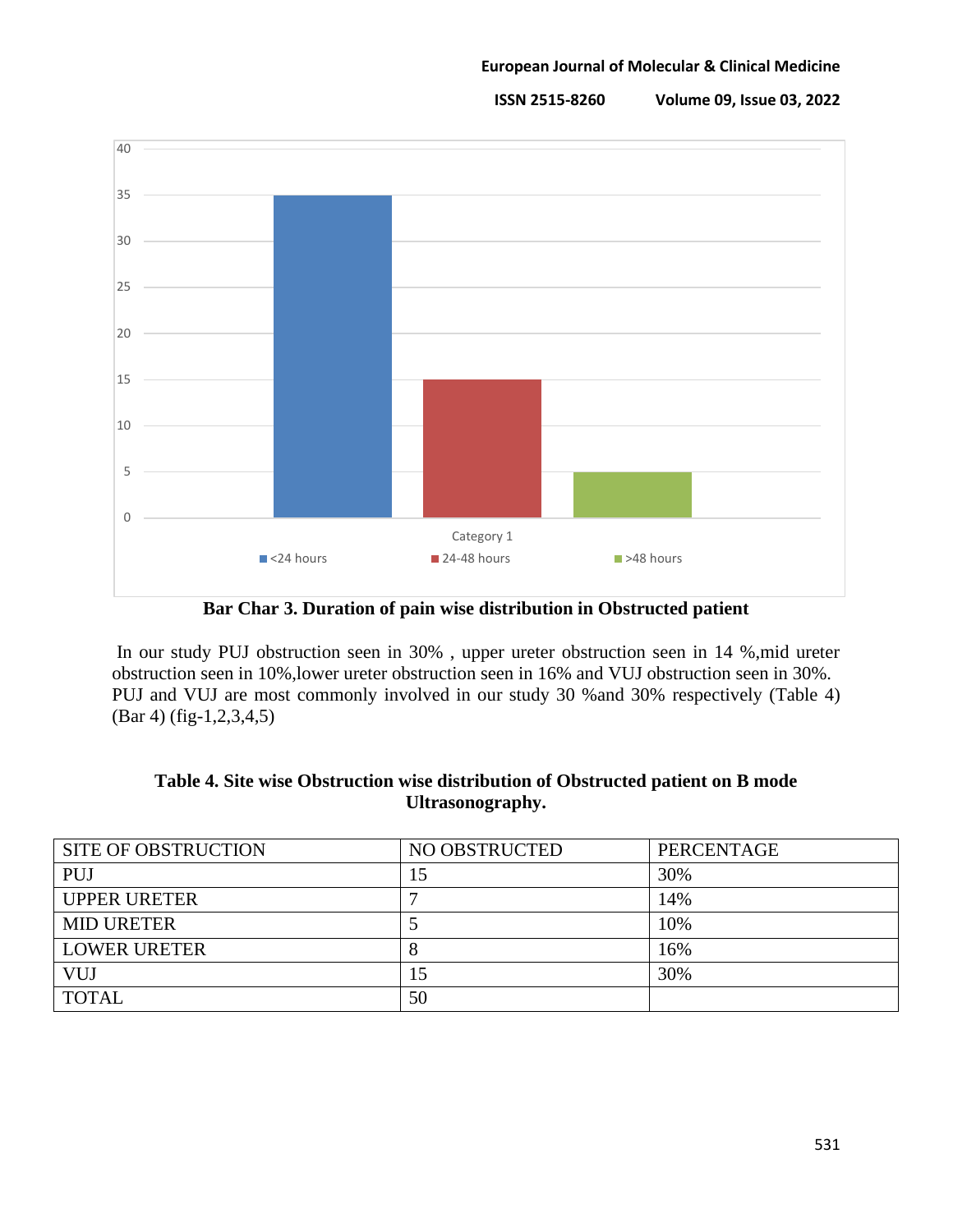

**Bar Char 4. Site wise Obstruction wise distribution of Obstructed patient on B mode Ultrasonography.**



**Fig 1 .Showing Right upper ureteric calculus with Hydrouretero-nephrosis proximal to site of obstruction on B Mode**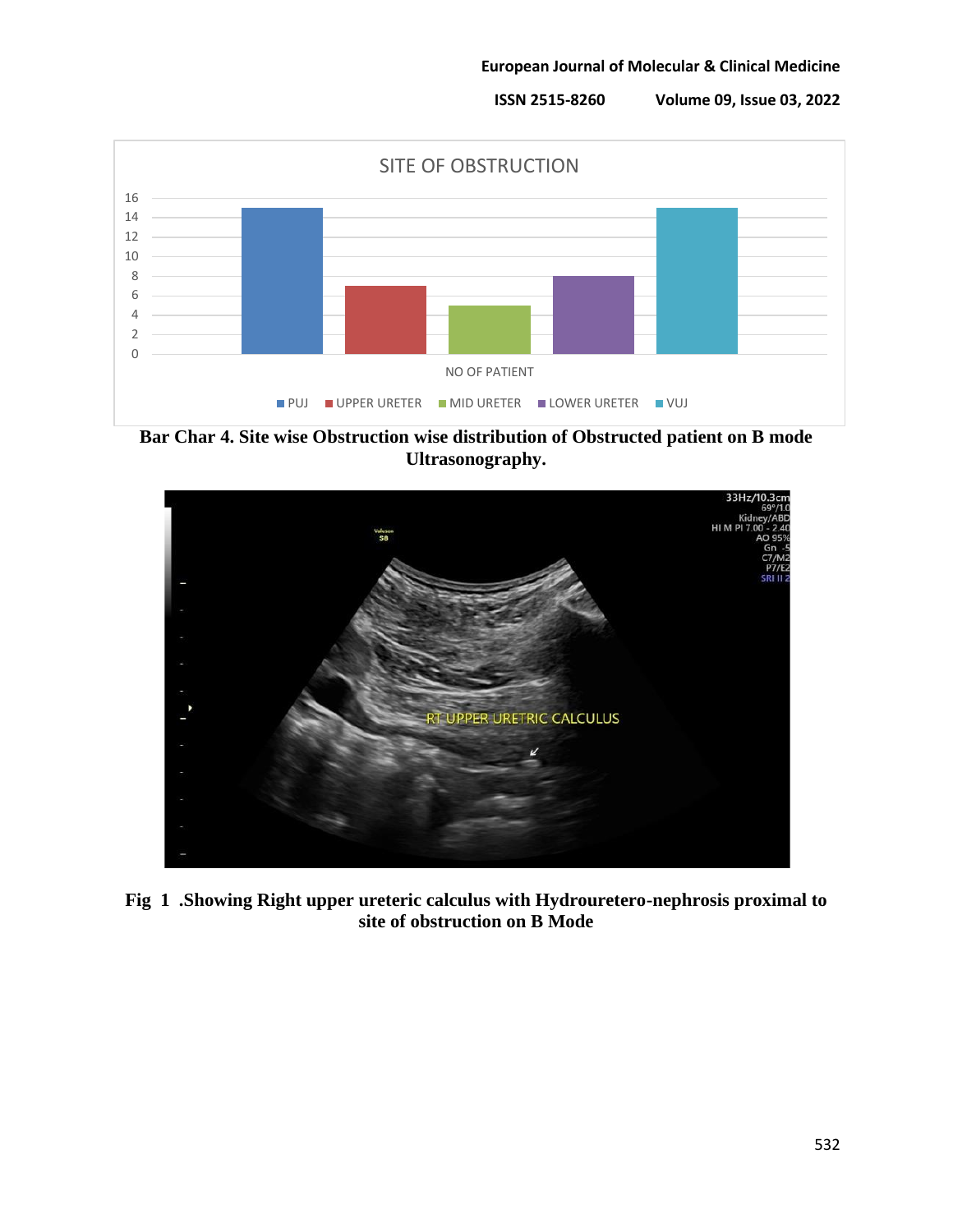

**Fig 2 .Showing Left Mid ureteric calculus with Hydrouretero-nephrosis proximal to site of obstruction on B Mode**



**Fig 3. Showing Left Lower ureteric calculus on B Mode**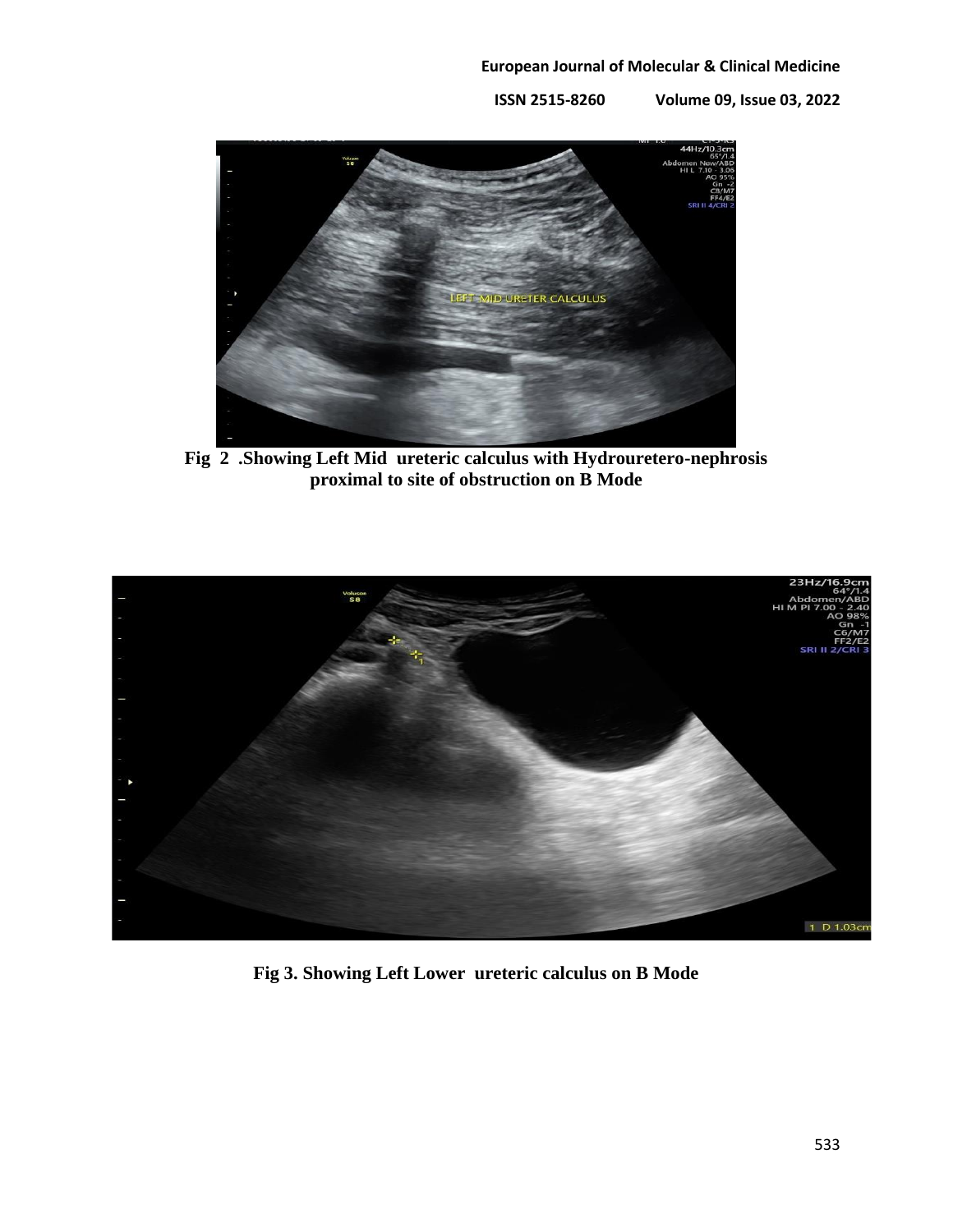

**Fig 4 .Showing Left PUJ calculus on B Mode**

On Color doppler Mean resistive index and mean venous Impedance value between Obstructed and control is statistically calculated 0.723(Standard deviation 0.03) and 0.307 (Standard deviation 0.07) respectively.

In our study statistically P value calculated to be 0.00001 is significant (less then0.05)(Table 5) (Bar 5)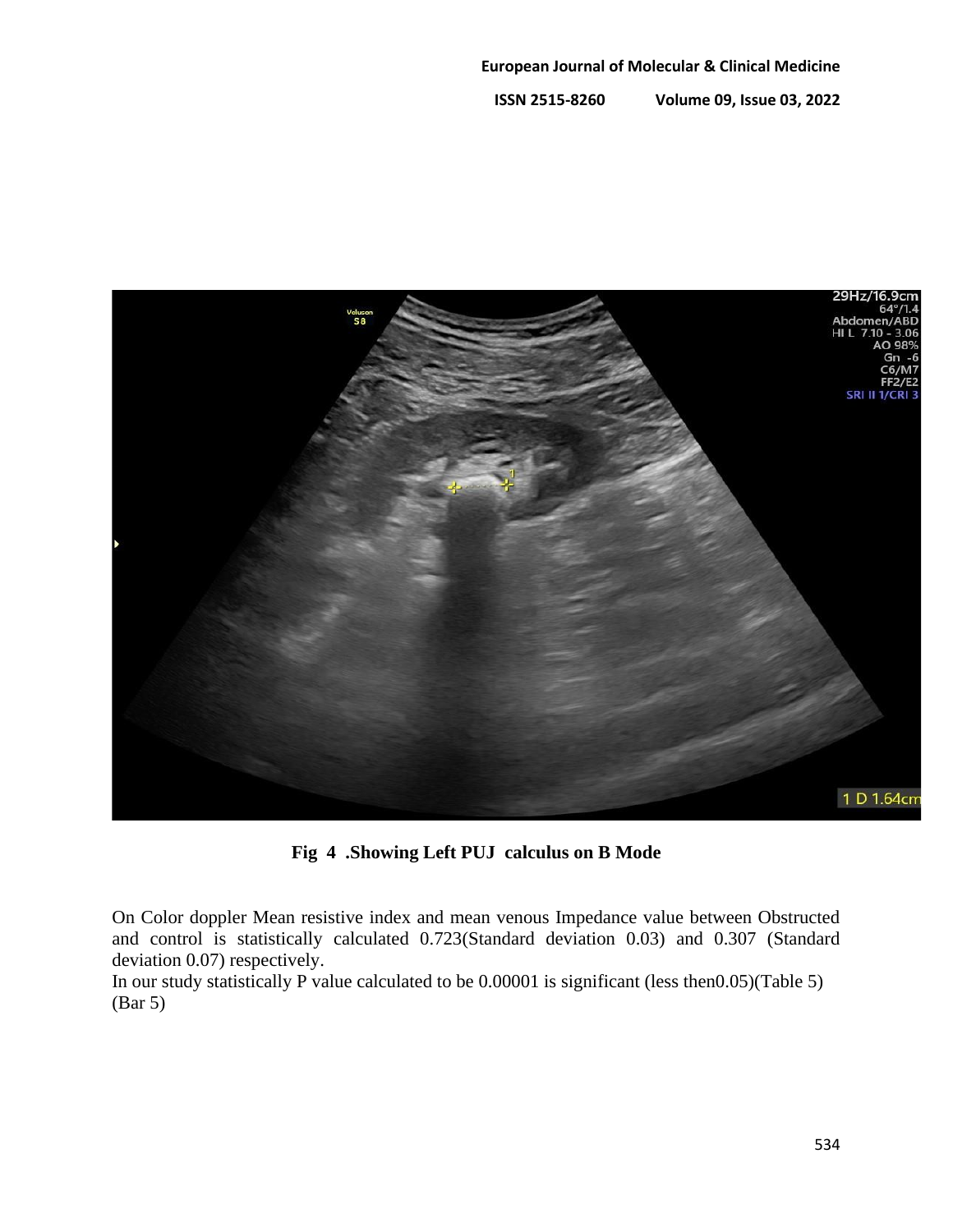### **ISSN 2515-8260 Volume 09, Issue 03, 2022**

| <b>COLOR</b>       | <b>OBSTRUCTED</b> | <b>CONTROL</b> | <b>P VALUE</b>      |
|--------------------|-------------------|----------------|---------------------|
| <b>DOPPLER</b>     |                   |                |                     |
| <b>FINDING</b>     |                   |                |                     |
| <b>MEAN</b>        | 0.723(0.03)       | 0.638(0.04)    |                     |
| <b>RESISTIVE</b>   |                   |                |                     |
| <b>INDEX</b>       |                   |                |                     |
| <b>MEAN VENOUS</b> | 0.307(0.07)       | 0.421(.04)     |                     |
| <b>IMPEDANCE</b>   |                   |                |                     |
|                    |                   |                | <b>VALUE</b><br>P   |
|                    |                   |                | 0.00001             |
|                    |                   |                | <b>IS</b><br>< 0.05 |
|                    |                   |                | <b>SIGNIFICANT</b>  |

# **Table 5. Showing Mean Resistive Index and Mean Venous Impedance in Obstructed and Control patient**

**Fig 5 . Showing Right VUJ calculus on B Mode**

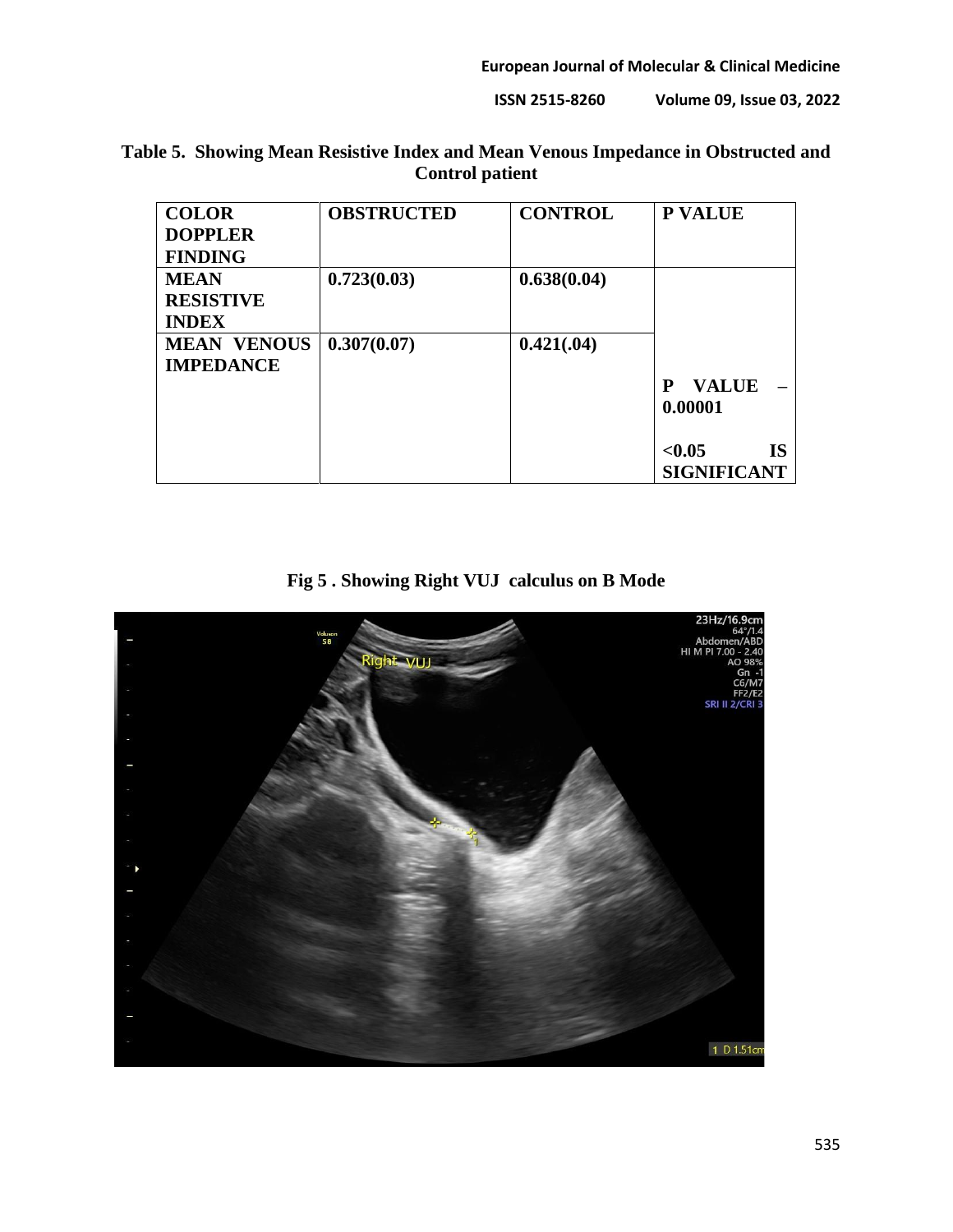

**Bar Chart 5. Showing Mean Resistive Index and Mean Venous Impedance in Obstructed and Control patient.**

In our study statistically P value of resistive Index among age group 14-72 year of Obstructed patients were calculated to be 0.5029 which is Insignificant as it is more then 0.05(Table 6) (Bar 6)

In our study statistically P value of venous impedance among age group 18-66 of Obstructed patients were calculated to be 0.9774 which is Insignificant as it is more then 0.05(Table 7) In our study statistically P value of resistive Index among Male and Female Obstructed patients were calculated to be 0.4184 which is Insignificant as it is more then 0.05 (Table 8) In our study statistically P value of Venous Impedance among Male and Female Obstructed

patients were calculated to be 0.4518 which is Insignificant as it is more then 0.05(Table 9)

In our study mean arterial PSV in Obstructed and control group is calculate to be 31.14 and 17 respectively, and Mean venous PSV in obstructed and control group calculated to be 23.9 and 15.2 respectively. (Table 10)(Bar 7)

In these study, all obstructed and control group, Resistive index Sensitivity was 84% and Specificity was 90%.PPV was 89.36% with confidence interval 78.38% TO 95.11% and NPV was 84.91% with confidence interval 74.75% to 91.44%. Here Diagnostic Accuracy was 87%(Table 11 12 13)

In these study, all obstructed and control group, Venous Impedance Sensitivity was 90% and Specificity was 80%. PPV was 81.82% with confidence interval 71.95% TO 88.76% and NPV was 88.89% with confidence interval 77.49% to 91.35%. Here Diagnostic Accuracy was 85 %(Table 14)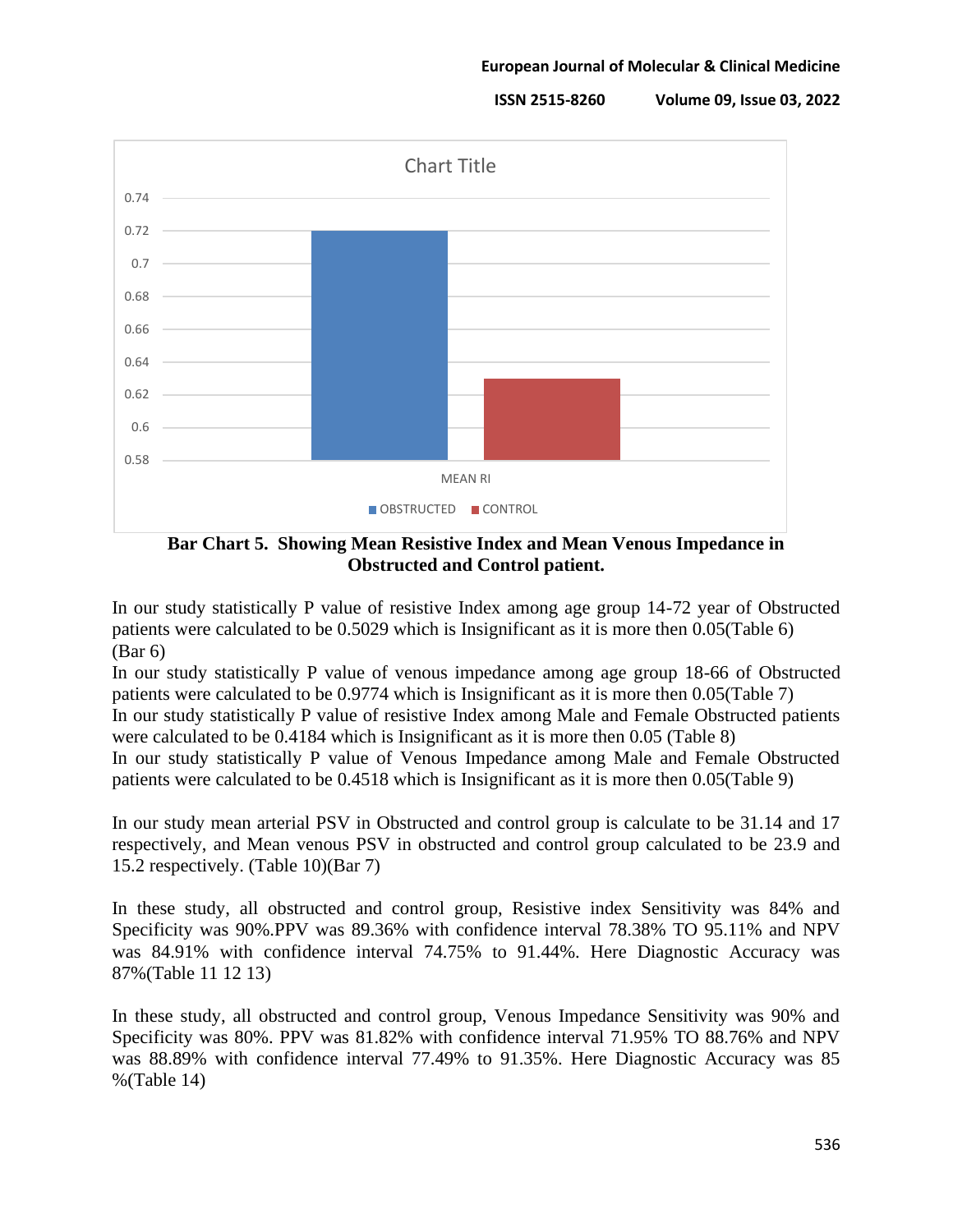### **DISCUSSION**

IVU and Ultrasonography are the two most common imaging examinations used in patients with acute renal colic to determine whether obstruction is present. Examination with US is particularly use full in conditions when IVU is contraindicated, e.g. in pregnancy, a history of reaction to contrast material, renalimpairment and repeated episode of renalcolic.

However conventional Ultrasonography is an in accurate test for obstruction, because dilatation of the collecting system is often seen in unobstructed kidneys and may not occur or may occur late in obstructed kidneys. Thus the present study aimed to determine the role of color doppler ultrasound in the diagnosis of acute obstruction.

The role of color doppler ultrasound in the evaluation of acute renal obstruction has been vigorously debated(3-8). Rodgers et.al., (7) found an elevated resistive index in acutely obstructed kidneys, especially when compared with the resistive index with a control group of healthy subjects the similar results were obtained.

Platt et.al.,(3) in 23patients with acute unilateral obstruction .however others reported that DU is highly insensitive for detecting acute renalcolic(11): Tublinet. Al. correlated the results of color doppler ultrasound with those of urography in 32 patients presenting with renal colic. When the published discriminatory thresholds for renal obstruction(mean resistive index >0.70 is applied , the sensitivity and specificity of were only 44% and 82% only , respectively . This marked discrepancy in the results could be explained by the difference in the degree of renal obstruction. In a study of de Toledo et.al., (8) investigated the diagnostic accuracy of color doppler ultrasound in complete as well as partial renal obstruction in64 patients . with a threshold of >0.70 and they showed a sensitivity of 92% in 37 patients with complete and 48% in 27patientswithpartial obstruction.

The most common reason for obtaining a normal RI in thepresence of significant renal obstruction is a technical error that is simple to correct. As described previously the use of correct scale (pulse repetition frequency) to expand the wave form size to fill as much as the available display as possible without aliasing is crucial. With this strategy, errors in measurements of arterial resistive index are reduced and flow at the end of diastole generally can be differentiated from background machine noise and wall filter.

In comparison with Venous haemodynamic there is slow flow with loss of Phasicity and high resistance flow is noted in obstructed kidney and the Mean Venous impedance values on the obstructed group was 0.30 were lower than on the control group 0.42. And the sensitivity and specificity were 84% and 90%.Our study is compared to Grant A Bateman et al (13) and SunaÖzhanOktar et al(14), and the Difference in venous impedance indexes was noted in all these three studies.

 In study of Grant A Bateman et al (13) Mean venous Impedance was  $0.38(0.25)$  in obstructed and  $0.45(0.18)$  in control group

 On other hand in the study of SunaOzhanOktar et al(14) Mean venous Impedance was  $0.25(0.07)$  in obstructed and  $0.42(0.18)$  in control group

 Our findings were similar to that of Grant A Bateman et al and SunaÖzhanOktar et al

In our study it conclude that Arterial resistive index and venous impedance measurement by doppler ultrasound is a sensitive and a highly specific test that can contribute significantly to the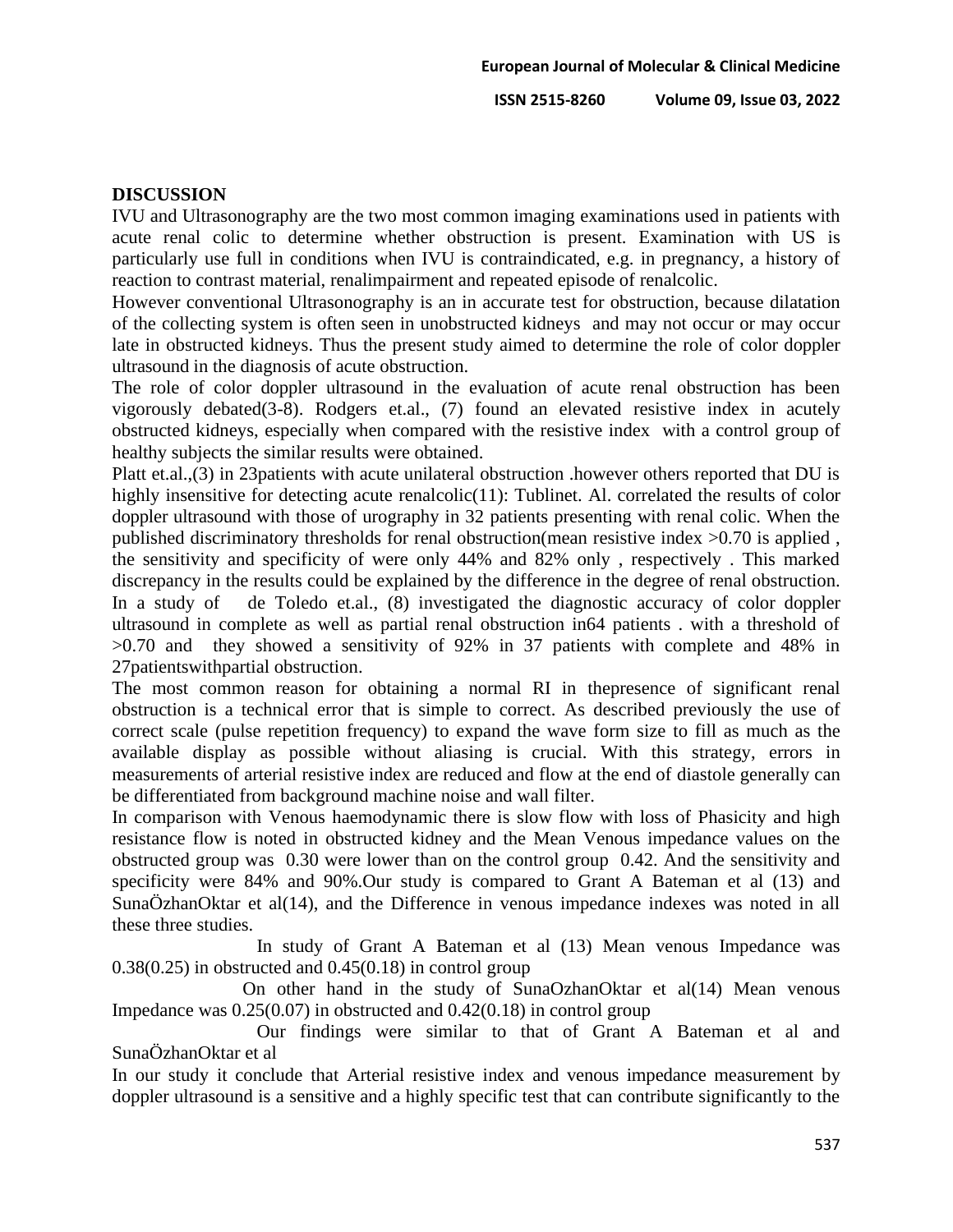diagnosis and management of acute unilateral renal obstruction, particularly in situations in which IVU is undesirable or contraindicated as in pregnancy, contrast allergy or compromised renal function(Table 23)

## **CONCLUSION:**

In conclusion from the study it is evident that the Arterial resistive index and venous impedance measurement by Doppler ultrasound has a high sensitivity and specificity in detecting acute renal colic.

The sensitivity and specificity of arterial resistive index in our study correlates with the finding of Plattet al, Shokeiret al, Malitecet al, Corderica et al were very similar to our study.

In comparison the venous impedance index values in the obstructed group mean was 0.30 it is lower than control group side mean 0.42. Our study is compared to Grant A Bateman et al and SunaÖzhanOktar et al, Difference in venous impedance indexes was noted in all these three studies. These findings were very similar to that of Grant A Bateman et al and SunaÖzhanOktar et al

Arterial resistive index and venous Impedance measurements are not significantly influenced by age and sex in our study.

In conclusion Arterial resistive index and venous impedance measurement by doppler ultrasound is a sensitive and a highly specific test that can contribute significantly to the diagnosis and management of acute unilateral renal obstruction, particularly in situations in which IVU is undesirable or contraindicated as in pregnancy, contrast allergy or compromised renal function.

## **BIBLIOGRAPHY**

- 1. EllenboegenPH, ScheibleFW, TalnerLB etal:sensitivity of grey scale ultrasound in detecting urinary tract obstruction. Am. J. Roentgenol,130:731,1978.
- 2. A M AbpulGader, T S Ahmed, M S Mardawi. The urinary system. M YSukkar, H A El munshidIn: Consise human physiology, 2<sup>ed</sup> edition, China; Graphicarftlimited;2000;239.
- 3. Platt JF, Rubin JM, Ellis JH,: Acute renal obstrction : evaluation with Doppler and convention alradiology:1993:186:685.
- 4. Bude Ro, Dipietro Ma, PlattJf et al : Effect of frusemide and intravenous saline fliud load uponriin non obstructed kineys in children.Jurol.1994:438:151
- 5. Plattjf, Duplex Doppler evaluation of acuterenal obstruction. Seminultrasound CTMR.1997:18:147.
- 6. Plattjfetal: Role of renal Doppler US in acuterenal obstruction. Amjroentge nol.1995:164:379.
- 7. Rodgersetal: Intravenous DU in normal and acutely obstructed kidneys. Brjradiol.1992:68:207.
- 8. deToledoet al: DU inrenalcolic .eur jradiol.23:143.
- 9. Shokeir AA, Nijman RJ et al: Partial ureteric obstruction: effect of normal saline and frusemidein RI:JUrol.1997:157:1074.
- 10. Shokeir AA, Abdulmaaboud M, RI in renal colic prospective study: BJU1999:83:378.
- 11. Tublin et al : Acute renal colic diagnosis with DU. Radiology 1994:
- 12. MailletPJ, Palle-FrancozDP, LavilleM.Nondilated obstructive acute renal failure: diagnostic procedures and therapeutic mangement.Radiology;1986:160:659-62.